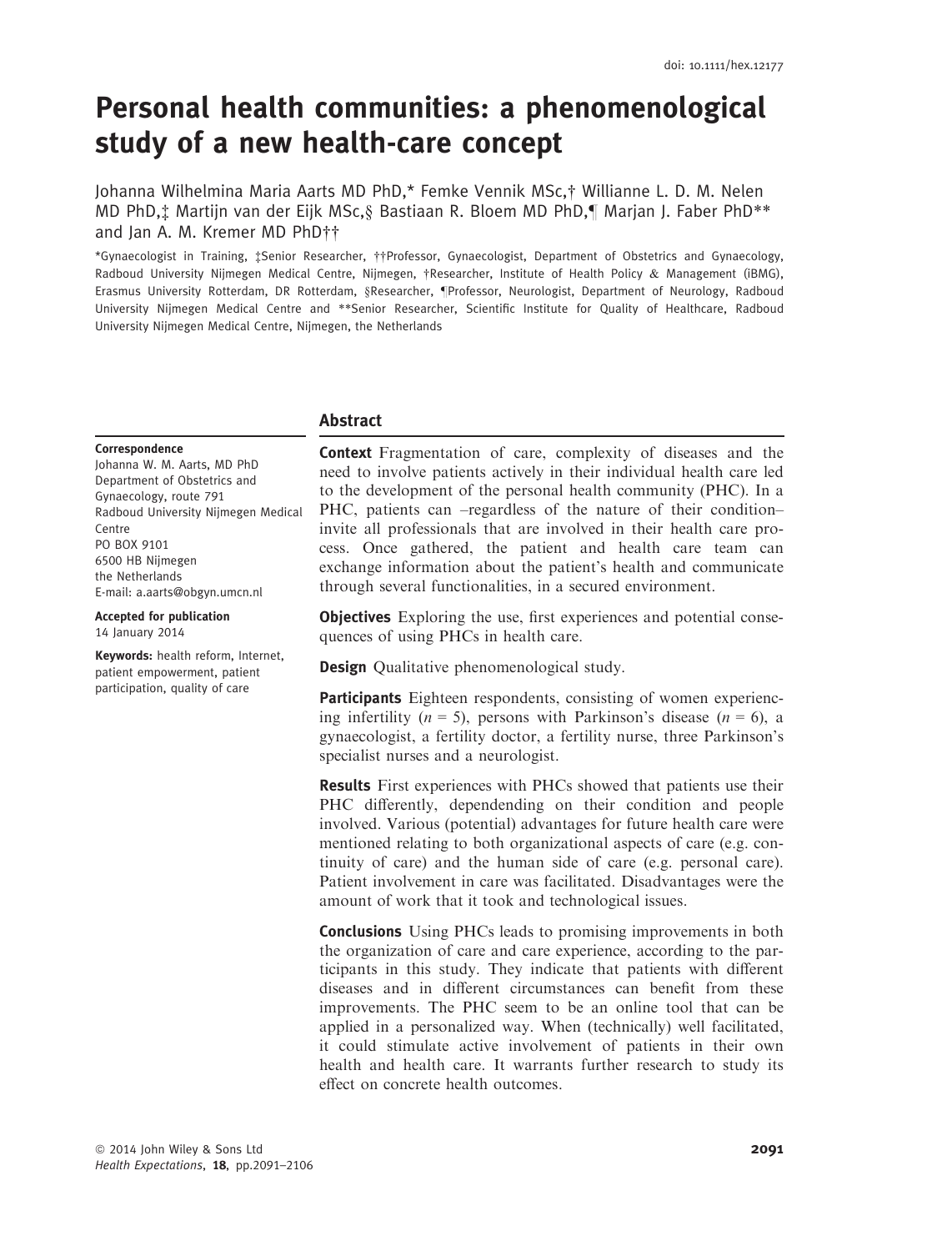#### Introduction

Current health care faces some serious challenges. Due to complexity of diseases, health care services are increasingly distributed across multiple clinicians in different specializations and institutions.<sup>1,2</sup> Health care has evolved into multidisciplinary teamwork of various physicians, nurses and other care providers, who often work in different departments and organizations.<sup>3</sup> This poses challenges not only for health-care professionals, but also for individual patients, as it demands a more active role in the organization of their own health care. $4.5$ Policy is therefore more and more focused on transforming patients from their current (often) passive position to engaged individuals who actively participate in their own health network.<sup>6</sup> Additionally and importantly, many patients also express the wish to be more actively involved.7,8 However, current health care is not prepared to respond to these developments adequately for several reasons. First, health care is primarily organized from the health care provider's perspective, instead of the patient's. Secondly, the complex care pathway that an individual patient has to deal with is generally poorly organized. In most cases, no one really leads the process and adequate communication between the different health care providers could be improved.<sup>9</sup> Thirdly, so far, interventions to activate patients and put them in the heart of the health system are not yet well developed.<sup>5,10–12</sup>

Reflecting these developments and challenges, the online personal health community (PHC) was developed. A PHC can – in fact – be defined as the patient's own 'online hospital'. Online, he or she can gather all different health-care professionals from different health care organizations, who are relevant for his or her health. With the patient in the lead, all members of the community can share information about the patient's health and communicate with each other about this information through several functionalities in the PHC, including blogs and forums. This way, the PHC could be a tool to deal with some of the aforementioned difficulties in current health care.

The PHC resembles initiatives that have been developed in recent years, such as www.patientslikeme.com, NHS' Healthspace, personal health records (PHR) and some electronic health record (EHR) systems. Most of these initiatives provide patients a tool to have insight into their own medical data. $13-18$  On the website www.patientslikeme.com, patients can discuss their medical data online with 'patients-like-them'.<sup>17</sup> However, the concept of the PHC also differentiates itself on multiple aspects. First, the PHC puts the individual patient in the heart of the health system, acknowledging the multiple and personal contexts of individuals' lives. Second, the PHC makes the complex patient's network transparent for both the patient and his or her health care providers. Third, to have access to the PHC, health-care professionals need consent from their patient. This is ethically more justifiable than the often occurring model of implied consent, in which the record can be accessed by anyone who claims to have a relationship with the patient.<sup>14</sup> Finally, in many of the aforementioned systems, patients missed the opportunity to communicate with others, and in particular health-care professionals, about their medical data.15,16 Combining medical data with the possibility to communicate with others seems required to meet self-management goals $19$  and is possible within PHCs.

Although many studies are conducted into the development, implementation and use of PHRs and EHRs, for example,<sup>15</sup> to our knowledge, there is no information about the consequences for health-care professionals and patients using PHCs. The aim of this study is therefore to qualitatively evaluate the use and the potential consequences of using PHCs for patients and health-care professionals. The research question is threefold: (i) How do patients and health-care professionals use the PHCs in daily practice; (ii) what are their first experiences; and (iii) what are their expectations (regarding the (dis)advantages) of using PHCs for future health care? A qualitative research design can ideally answer this question, because one can go in-depth to capture the complexity of data.<sup>20</sup>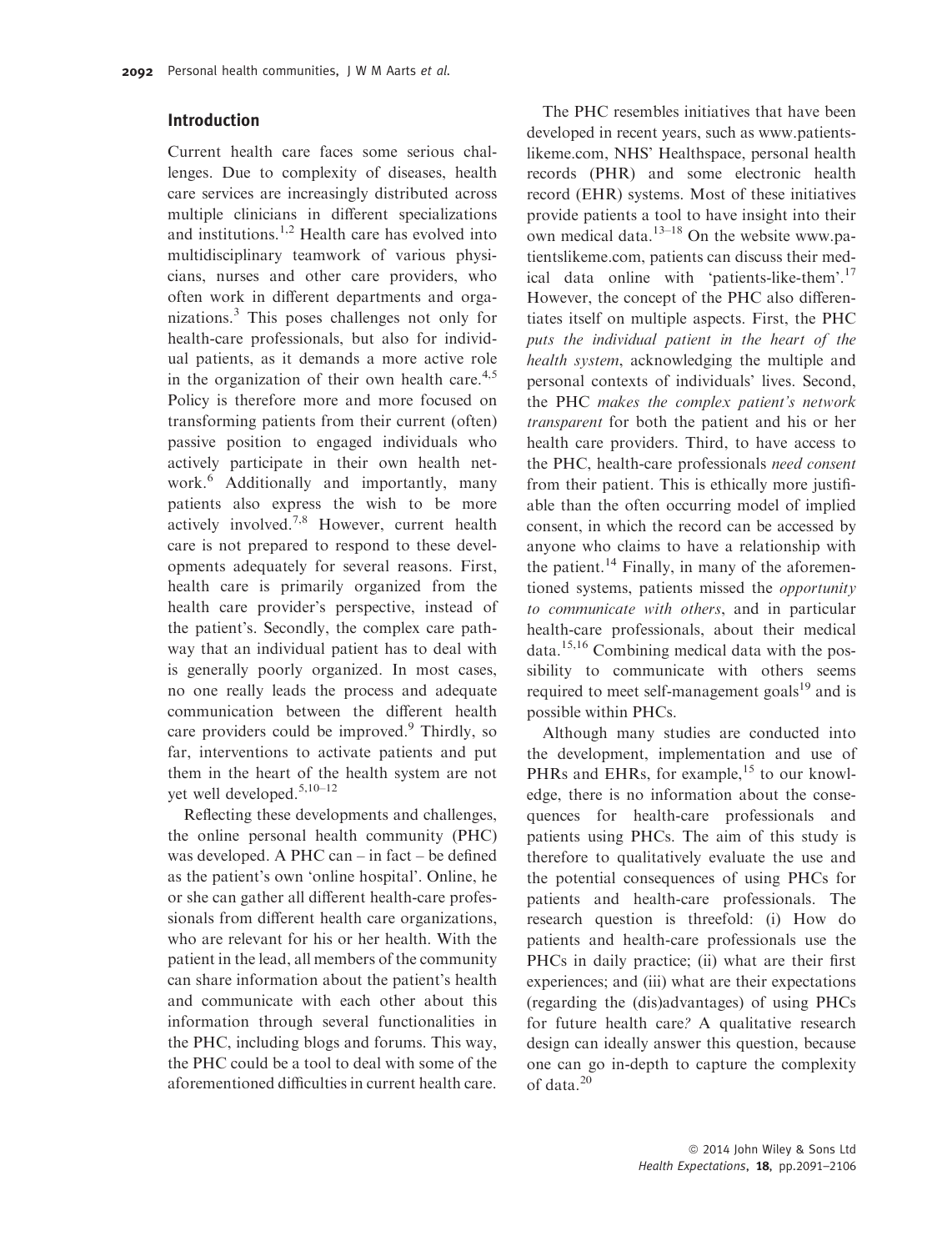## Methods

We used a phenomenological approach to explore experiences and possible advantages and disadvantages related to the concept of PHC. Phenomenology is a qualitative methodology that aims to explore the participants' lived experience and that reveals the meanings of the experience to the respondents' care.21–<sup>24</sup> Phenomenological analyses do not discover causes.<sup>21</sup> The goal is to clarify the meaning of a certain phenomenon: in this study the PHC.

## The personal health community

The PHC is provided by www.mijnzorgnet.nl, a secured Dutch website offering an online platform for health-care professionals, informal caregivers and patients to communicate, share information and exchange knowledge within online health communities.

A PHC is an online space owned by the patient. It offers the possibility to store and share medical information. The information consists of diaries written by the patient, forums for asynchronous communication, uploaded files with medical information and third party applications (e.g. forms, tools for decision support, questionnaires). The patient can invite people who are relevant for his/her health to become a member of the PHC, for instance a GP, medical specialist, psychologist, family members and friends. Members have access to all personal information and communication possibilities. This allows transparent communication across all members of the health care team, including the patient. All activities in the community are logged. This way, the patient can see who 'entered' his or her community at what time. The PHC offers the possibility for the patient to be in the lead and to contribute to his or her own health care. When first visiting www.mijnzorgnet.nl, patients register using their personal DigiD, which is an identification and authentication method provided by the Dutch government to ensure safe access to all (semi-) governmental institutions. After making a profile, patients can start their own PHC. Health-care professionals need to use their national electronic identification for health-care professionals, called UZI, to register and log onto the website. Thereafter, they can accept their patients' invitations to join their PHCs. Registration is free of charge and untraceable to the individual user.

## Setting

We performed this qualitative study aimed at exploring the experiences and possible advantages and disadvantages related to the concept of PHC in two patient populations, that is, suffering from infertility and Parkinson's disease (PD). Each population and related care context will now be briefly described.

## Dutch infertility care

Infertility is defined as any form of reduced fertility with a prolonged time of unwanted nonconception. Infertility care is multidisciplinary in its nature and receiving treatment in more than one hospital is not uncommon. Several medical disciplines are involved in infertility care, such as nurses, clinical embryologists, psychologists and gynaecologists. Moreover, other medical conditions, such as Diabetes Mellitus, could influence fertility treatment protocols and effects, which asks for collaboration between different medical specialists. In the Netherlands, couples with impaired fertility can be referred by their GP to every gynaecologist for further assessment of their fertility problem, for intra-uterine insemination (IUI) and ovulation induction (OI) as the first treatment possibilities. *In vitro* fertilization (IVF), including intracytoplasmatic sperm injection (ICSI), is only performed in 13 IVF-licensed hospitals in the Netherlands: eight university hospitals, four general hospitals and one private clinic (tertiary health care). In some hospitals without an IVF-licensed laboratory, physicians can start up and monitor IVF cycles and refer the patient to an IVF-licensed hospital for the oocyte retrieval and/or embryo transfer. Overall, treatment for infertility is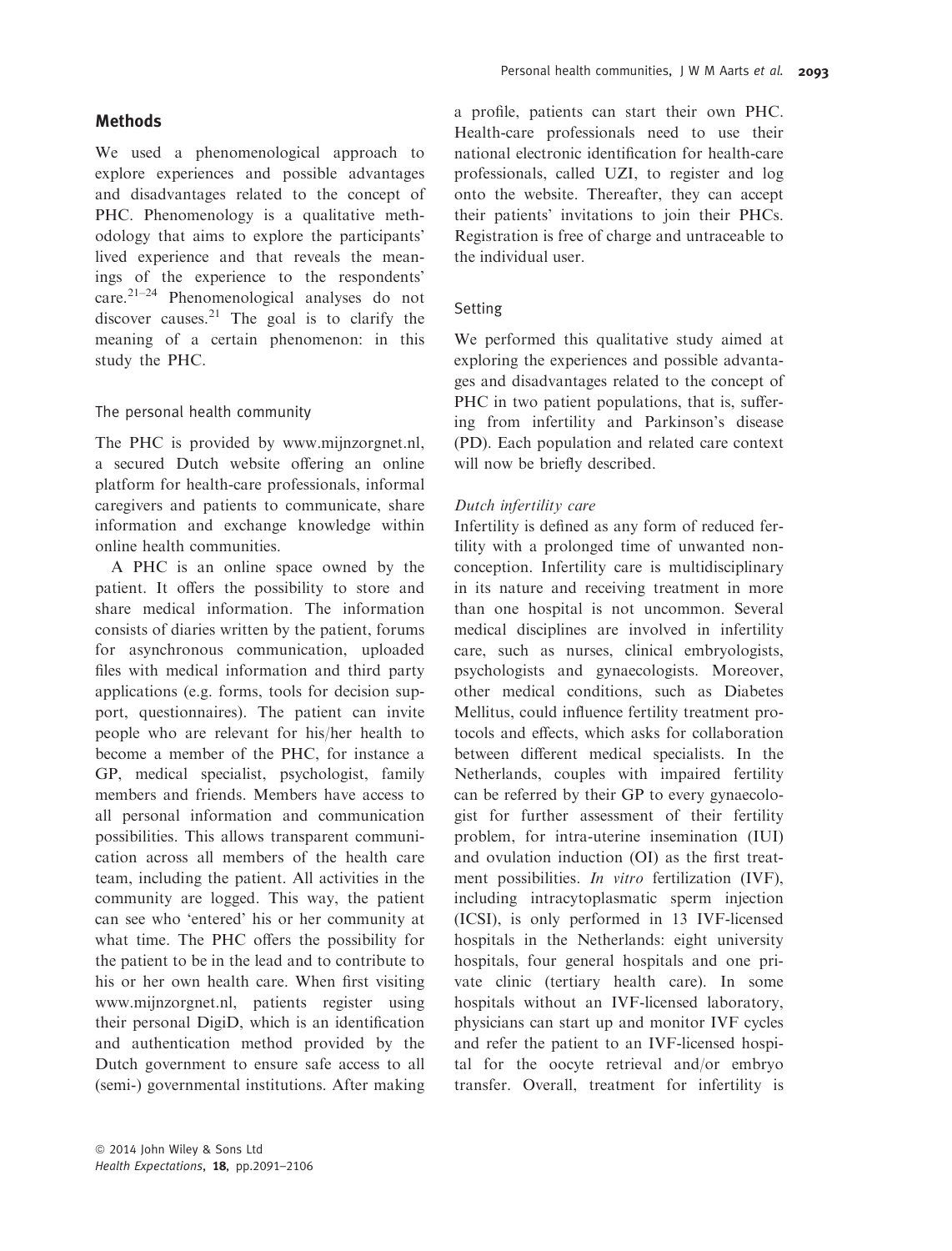often lengthy, and the emotional impact of being infertile on patients is usually large. $25,26$ 

#### Dutch Parkinson's disease care

Parkinson's disease is a complex and debilitating disease. Patients become progressively incapacitated, not only because of the typical motor symptoms (e.g. bradykinesia, rigidity and tremor), but also because of a wide variety of non-motor symptoms (such as swallowing problems and bowel disorders). Conventional therapies, such as pharmacological treatment and stereotactic deep brain surgery (DBS), offer only partial and temporary relief, particularly in more advanced stages. $27$  More and more, professionals are convinced that a multidisciplinary team approach is desirable for most PD patients.<sup>9</sup> In the Netherlands, the lead physician is a neurologist, whereas Parkinson specialist nurses and a variety of allied health-care professionals, physical therapists, speech language pathologists and occupational therapists are regularly involved in treatment of PD patients.<sup>9</sup>

#### Ethical approval

Ethical approval for the study was obtained from the Ethics committee of the Radboud University Nijmegen Medical Centre.

#### Data collection

The experiences with PHCs were investigated in infertility- and PD care, as these two populations were the first users of PHCs on www. mijnzorgnet.nl. By including both populations, it was possible to apply the principle of 'sample diversification' to obtain results that are relevant to a broader range of settings.<sup>28</sup> Both conditions share common characteristics, such as the multidisciplinary character and the impact on the patient's life. However, both have also important differences, such as mean patients' age (respectively, 20–40 years versus 60–80 years), other types of care providers and/or experiences with the Internet. The inclusion of these two conditions can contribute to the transferability of our findings.

#### Inclusion and exclusion criteria

The first author approached all health-care professionals  $(n = 10)$  for an interview, who joined at least one PHC between the 1st of September and the 1st of December 2011, which were one gynaecologist, one fertility doctor, one fertility specialist nurse, four Parkinson's specialist nurses, one physical therapist, one occupational therapist and one neurologist. Seven professionals agreed on participating in this study (the infertility professionals, three Parkinson's specialist nurses and one neurologist). Subsequently, a selection of these professionals (one gynaecologist and three Parkinson's specialist nurses) were asked to invite their patients into this study from whom they were joining the PHC, to prevent double invitations as much as possible. Then, potential participants received information by telephone about the aim and the procedure of the qualitative study from the first author, after which they could give oral consent. The five infertile patients who had started a PHC on the 1st of September 2011 all agreed on participating in the study. In addition, six of the ten PD patients who started a PHC in the period between the 1st of September and 1st of December 2011, gave consent to participate as well. The most frequently mentioned reason for not participating for both patients and health-care professionals was lack of experience with the PHC. Table 1 shows the background characteristics of all interviewees. By involving patients and health-care professionals, data triangulation was reached, which increases the validity of this study.

#### Interviews

The first author performed semi-structured face-to-face interviews with all participants (i.e. patients and health-care professionals:  $n = 18$ ) who agreed to participate in the study. The location of the interview depended on the participants' preference: their home  $(n = 11)$ , the hospital  $(n = 5)$  or by Skype in an online face-to-face meeting  $(n = 2)$ . The interviewer was not involved in the patients' clinical care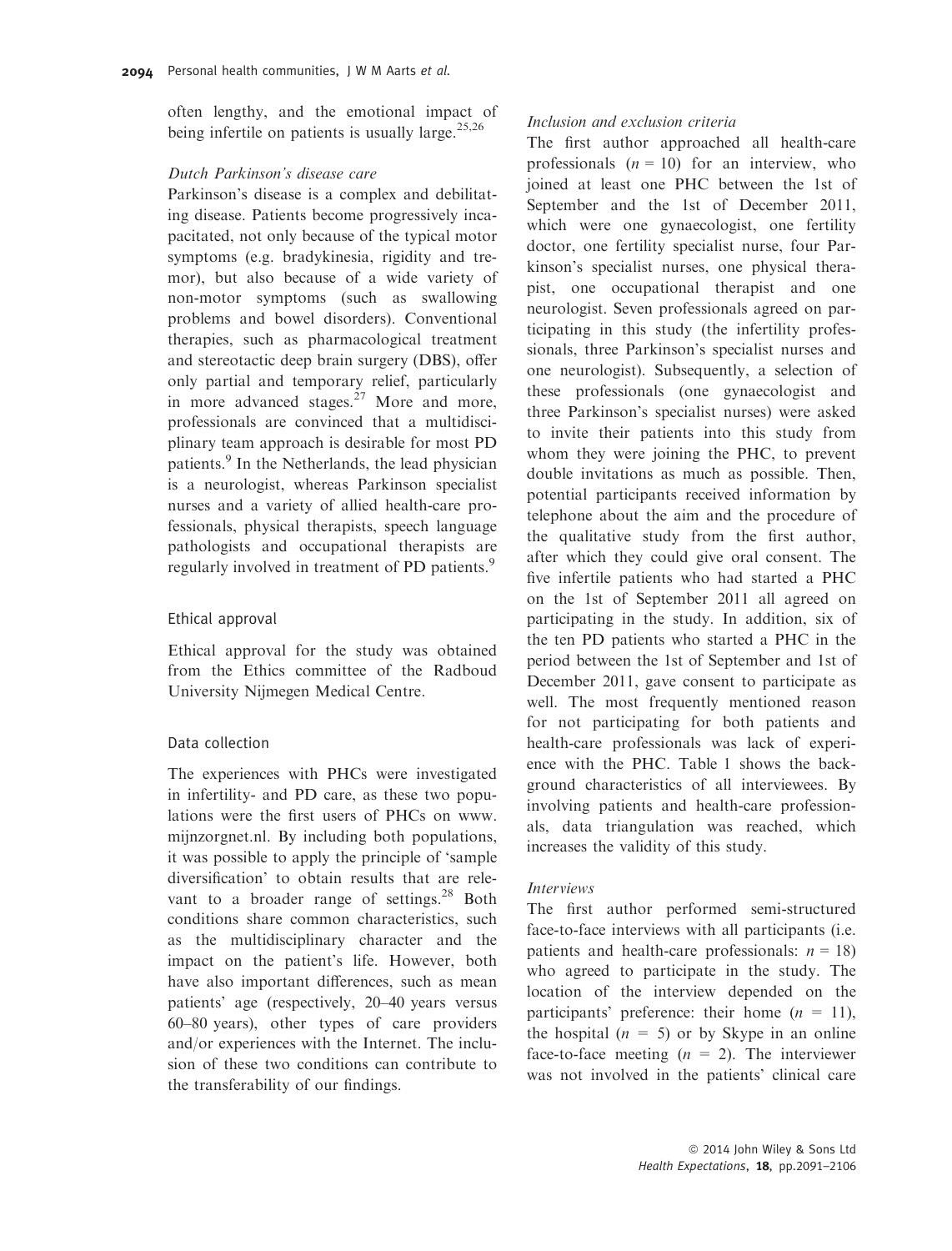| Patients      | Gender | Age<br>(vrs) | Primary health condition<br>(since) | Current treatment               | Health-care professionals<br>involved into<br>patient's health <sup>a</sup>                                                                              |  |
|---------------|--------|--------------|-------------------------------------|---------------------------------|----------------------------------------------------------------------------------------------------------------------------------------------------------|--|
| $\mathbf{1}$  | Female | 31           | Primary infertility (2009)          | 2nd IVF cycle                   | IVF team, gynaecologist (other hospital)                                                                                                                 |  |
| 2             | Female | 28           | Secondary infertility (2008)        | 1st IVF cycle                   | <b>IVF</b> team                                                                                                                                          |  |
| 3             | Female | 31           | Primary infertility (2002)          | 2nd IVF cycle                   | IVF team, clinical social worker,<br>internist, GP                                                                                                       |  |
| 4             | Female | 37           | Secondary infertility (2006)        | 4th ICSI cycle                  | IVF team, GP                                                                                                                                             |  |
| 5             | Female | 32           | Secondary infertility (2009)        | 1st ICSI cycle                  | IVF team, GP                                                                                                                                             |  |
| 6             | Female | 69           | Parkinson's disease (2000)          | Pharmacological                 | GP, PD neurologist, PD nurse, PT, OT                                                                                                                     |  |
| 7             | Male   | 67           | Parkinson's disease (2004)          | Pharmacological                 | PD neurologist, PD nurse, OT                                                                                                                             |  |
| 8             | Female | 70           | $MSA - P (2007)$                    | Pharmacological                 | GP, PD neurologist, PD nurse,<br>PT, OT, ST, 2nd PD neurologist<br>GP, PD neurologist, PD nurse, PT,<br>OT, ST, neurosurgeon, cardiologist,<br>urologist |  |
| 9             | Male   | 70           | Parkinson's disease (2000)          | DBS, pharmacological            |                                                                                                                                                          |  |
| 10            | Male   | 74           | Parkinson's disease (1988)          | Pharmacological                 | GP, PD neurologist, PD nurse,<br>PT, OT, ST, urologist                                                                                                   |  |
| 11            | Female | 74           | Parkinson's disease (2006)          | Apomorphine,<br>pharmacological | GP, PD neurologist, PD nurse,<br>PT, OT, ST, cardiologist, 2nd<br>neurologist                                                                            |  |
| Professionals |        |              | Gender                              | Age (yrs)                       | Function                                                                                                                                                 |  |
| 12            |        |              | Male                                | 52                              | Gynaecologist                                                                                                                                            |  |
| 13            |        |              | Female                              | 52                              | Fertility physician                                                                                                                                      |  |
| 14            |        |              | Female                              | 40                              | Fertility specialist nurse                                                                                                                               |  |
| 15            |        |              | Female                              | 45                              | Parkinson specialist nurse                                                                                                                               |  |
| 16            |        |              | Female                              | 32                              | Parkinson specialist nurse                                                                                                                               |  |
| 17            |        |              | Male                                | 43                              | Parkinson specialist nurse                                                                                                                               |  |
| 18            |        |              | Male                                | 56                              | Neurologist                                                                                                                                              |  |

#### Table 1 Participants' background characteristics

aDifferent health care professionals could be involved because of the primary health condition, but also because of co-morbidities or side effects of treatment; Yrs, years.

IVF team is the medical multidisciplinary team at a Dutch IVF clinic and comprises infertility specialized gynaecologists, nurses, fertility doctors, medical assistants, clinical embryologists and lab technicians.

GP, General practitioner; PD, Parkinson's disease; PT, physical therapist; OT, occupational therapist; ST, speech therapist; DBS, deep brain stimulation.

and did not speak before with the health-care professionals about the PHC. The interviews were conducted according to a semi-structured interview guide, which was based on literature and developed specifically for the purpose of this study. One interview guide was developed for patients and one for health-care professionals (see Box 1). During the interviews, techniques such as open-ended and reworded questions were used to clarify meanings and to explore new issues that had been brought up. Furthermore, the interviewer encouraged participants to talk freely and to describe their

answers in depth. The interviews lasted 30– 70 min, were digitally recorded, and transcribed verbatim. Data were analyzed concurrently with the data collection. Insights obtained through analysis guided the further interviews. Data saturation within the patient population was reached, as the last two interviews with patients did not bring new information forward. Data saturation was not reached within the healthcare professional population. However, the maximum number of health-care professionals who participated in the PHCs and agreed to take part in the study, were interviewed.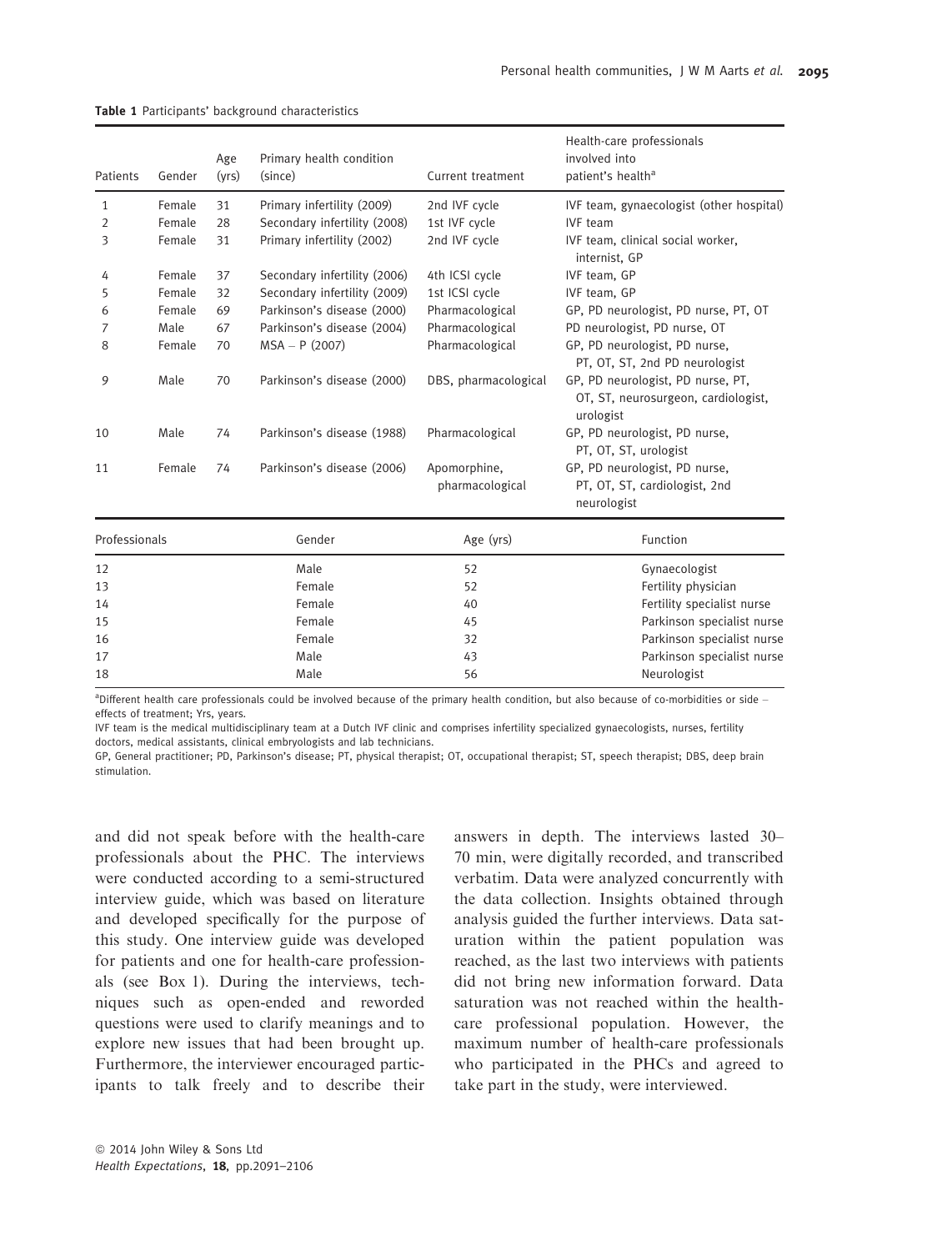|                                        | Patient                                                                                                                                                                                                   | Health care professional                                                                                                                                                                                  |
|----------------------------------------|-----------------------------------------------------------------------------------------------------------------------------------------------------------------------------------------------------------|-----------------------------------------------------------------------------------------------------------------------------------------------------------------------------------------------------------|
| General                                | What is the course of your condition<br>What is the type of treatment<br>How many health-care professionals and clinics are                                                                               | What is your profession?                                                                                                                                                                                  |
|                                        | involved and how is your relationship with them?<br>What do you find important in the relationship with<br>your care provider?                                                                            | What do you find important in the relationship<br>with your patients?                                                                                                                                     |
| PHC                                    | What was the reason to create a personal health<br>community?                                                                                                                                             | Why did you decide to participate in the<br>personal health community of your patient?                                                                                                                    |
| Expectations                           | How long ago did you start?<br>What were your expectations? And were these<br>expectations met? Why (not)?                                                                                                | How long ago did you start?<br>What were your expectations? And were these<br>expectations met? Why (not)?                                                                                                |
| Experiences                            | How much do you use your PHC?<br>Who is currently participating? Who did you invite<br>or wanted to invite? Why these people?                                                                             | How much do you use the PHC of your patients?<br>In how many PHCs do you participate?                                                                                                                     |
|                                        | Could you give some examples of information you<br>uploaded? Could you give examples of questions<br>you posted?                                                                                          | What have you actively contributed to these<br>PHCs (e.g. answering questions, uploading<br>information)?                                                                                                 |
|                                        | Could you explain in what way the PHC is (dis)<br>advantageous for you and your health?                                                                                                                   | Could you explain in what way the PHC could be<br>(dis)advantageous for patients' health?                                                                                                                 |
|                                        | How do you experience the contact with your<br>health-care professionals in the PHC?                                                                                                                      | How do you experience the contact with your<br>patients in the PHC?                                                                                                                                       |
|                                        | Did you talk about the PHC during a consultation<br>with your doctor in the hospital?                                                                                                                     | Did you talk about the PHC during a<br>consultation with your patient?                                                                                                                                    |
| Quality of care <sup>1</sup>           | Do you think that the introduction of a PHC could<br>improve dimensions of quality of care?<br>Accessibility?<br>Equitability?<br>Efficiency?<br>Timeliness?<br>Effectiveness?<br>Safety?<br>And why/how? | Do you think that the introduction of a PHC<br>could improve dimensions of quality of care?<br>Accessibility?<br>Equitability?<br>Efficiency?<br>Timeliness?<br>Effectiveness?<br>Safety?<br>And why/how? |
| Patient-<br>centredness<br>of care $2$ | Do you think that the introduction of a PHC could<br>improve patient-centredness of care? Regarding<br>Accessibility of care<br>Communication                                                             | Do you think that the introduction of a PHC<br>could improve patient-centredness of care?<br>Regarding<br>Accessibility of care                                                                           |
|                                        | Information provision<br>Patient involvement<br>Continuity and transition of care                                                                                                                         | Communication<br>Information provision<br>Patient involvement                                                                                                                                             |
|                                        | Respect for patient's values<br>Competence and knowledge<br>Emotional support<br>Care organization<br>And why/how?                                                                                        | Continuity and transition of care<br>Respect for patient's values<br>Competence and knowledge<br>Emotional support<br>Care organization<br>And why/how?                                                   |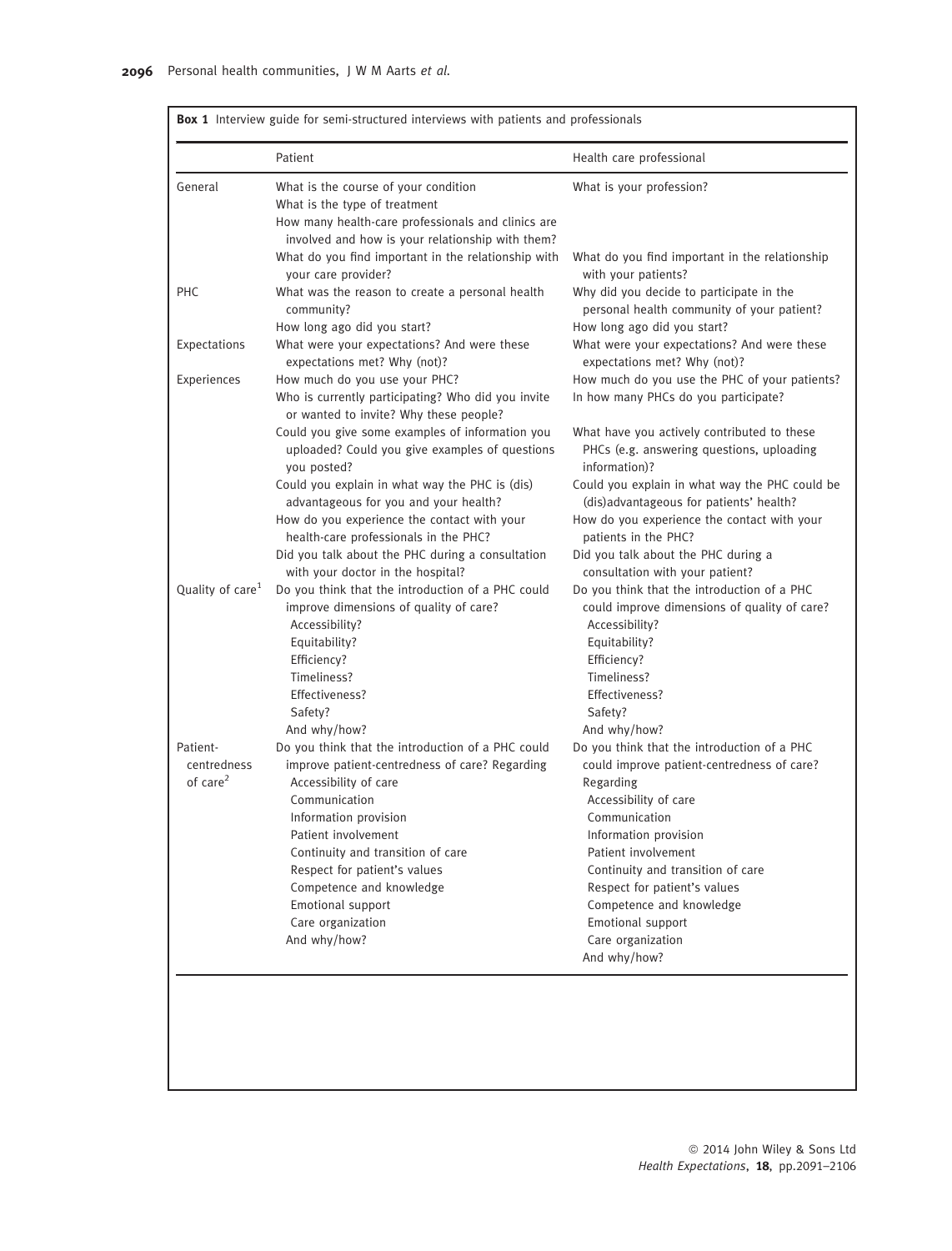|                        | Patient                                                                                                                                                                                                              | Health care professional                                                                                                                                                                                                                                 |  |
|------------------------|----------------------------------------------------------------------------------------------------------------------------------------------------------------------------------------------------------------------|----------------------------------------------------------------------------------------------------------------------------------------------------------------------------------------------------------------------------------------------------------|--|
| Future<br>perspectives | What do you think that the PHC could contribute<br>to future health care in relation to<br>your role in your disease management<br>role of your care provider<br>patient-doctor relationship<br>your quality of life | What do you think that the PHC could<br>contribute to future health care in relation to<br>the role of your patient<br>the role of you as a care provider<br>task division between different health-care<br>professionals<br>patient-doctor relationship |  |
|                        | What are the conditions to meet these future<br>perspectives?                                                                                                                                                        | What are the conditions to meet these future<br>perspectives?                                                                                                                                                                                            |  |

Dimensions based on patient-centredness framework, respectively in infertility of van Empel *et al*. (2010) and in Parkinson's disease of van der Eijk *et al*. (2011)<sup>39,40</sup>.

#### Reflexivity

The interviewer (JA) was aware that her personal experiences due to her medical education could influence the data collection and analysis. The safeguards included an independent assessor doing the verbatim transcription and the independent analysis of the transcripts by two researchers (JA and FV), resulting in researcher triangulation, which will be further outlined below.

## Data analysis

Data were analyzed according the phenomenology methodology. $2<sup>1</sup>$  The aim of the data analysis was to understand the complexity of meaning of the PHC to patients and healthcare professionals. The methodology comprised of four stages: (i) Two researchers (JA and FV) independently extracted inductively meaningful units relevant to the research question (i.e. open coding). (ii) The units from the several interviews were then clustered and themes determined<sup>29</sup> (i.e. axial coding). (iii) The themes were contextualized (i.e. checked for consistency with the whole interview to maintain the context) and attributed a code. Eidetic reduction was applied, meaning that the researchers have expressed what is essential about the specific expressions used by the participant. $21$  (iv) Primary themes and subthemes were determined, their interaction and the meaning of their interaction<sup>19</sup> (i.e. selective coding). As the analysis evolved, the two researchers discussed the emerging themes and codes. Points of discussion were reflected upon and any discrepancies were discussed until consensus was reached. The analysis gave insight into the experiences and possible advantages and disadvantages related to the concept of PHC, which will now be discussed.

## Results

In line with our research question we first discuss how health-care professionals and patients (are planning to) use PHCs, focusing specifically on the latter. Secondly, based on first experiences with PHCs, we focus on the future expected advantages and disadvantages of using PHC's for health care. We do this by making a distinction between PD- and infertility care and between patients and health-care professionals and taking the participants altogether.

Composition and use of the PHC dependent on individual patient's context

I have diabetes and therefore I regularly visit – amongst others – the internist. And I'm also having treatment at the reproductive medicine department. Furthermore, I have a general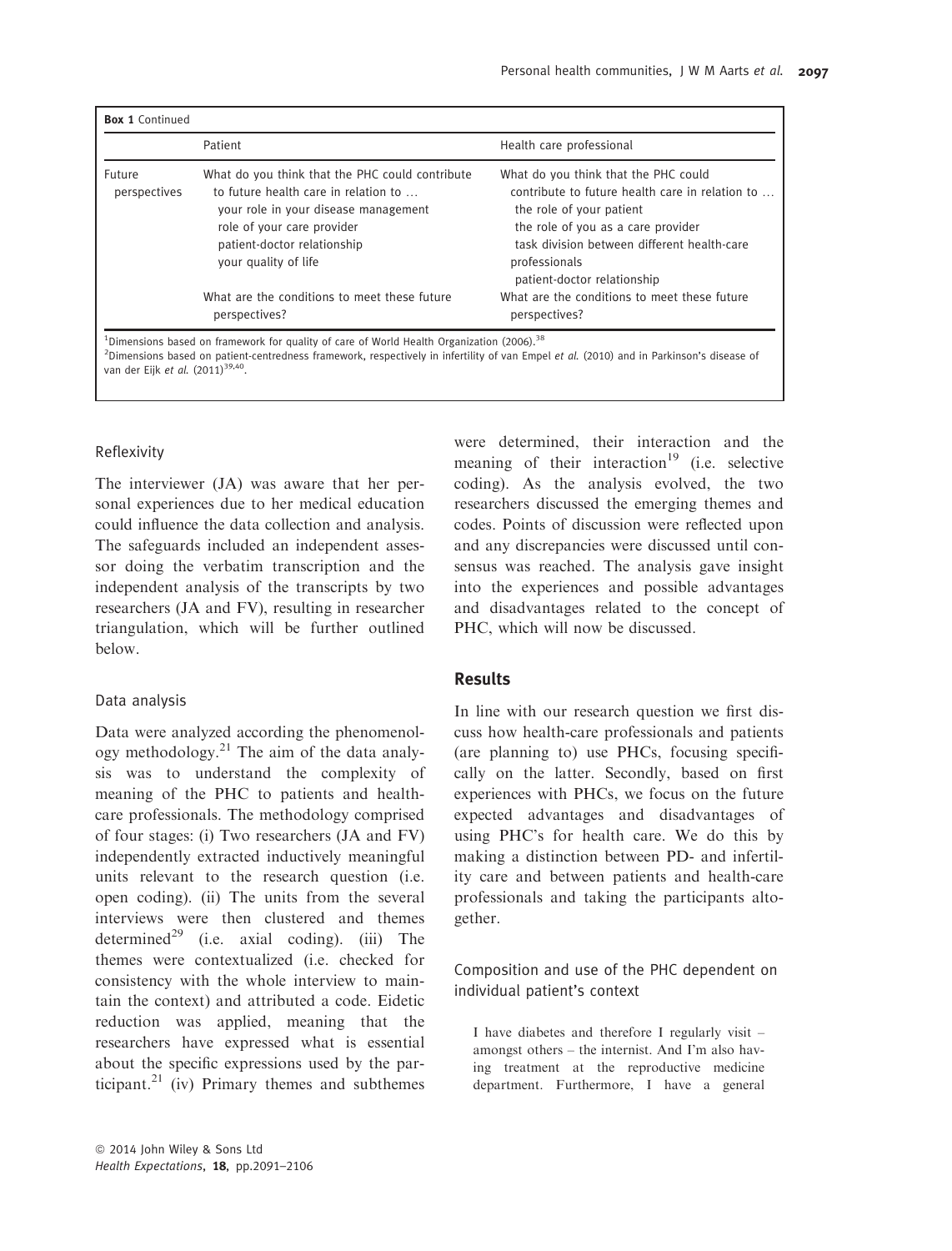practitioner, who in general never knows how I'm doing. He receives a letter from a physician, but that's all he knows about me. So I really thought that maybe this [PHC] is a way to gather all these different people. Maybe this way I can get a total picture [of my health]." (Respondent 3, patient)

Bringing together different medical disciplines and getting a complete picture of the patient's condition(s) and ongoing treatment(s) is one of the reasons patients mentioned to start a PHC. This did not only apply for patients suffering from multiple conditions (as in the quote), but also for patients with singular diseases that involved several health-care professionals. The number of professionals invited in a patient's PHC was strongly dependent on the type of condition the patient was suffering from and the related number of professionals involved in the patient's care. All patients stated that they would only invite a professional to their PHC if trust and medical expertise were present. The number of people invited depended also on the patient's personal preference who to invite: for instance, some patients did not want to invite all their health care professionals and whereas some wanted to invite family members. From the interviews it appeared that this preference varied across participants. A schematic overview of the PHC/ online health network of two respondents is presented in Fig. 1.

Besides the variation in the number of invited participants in PHCs, there was also a variation among respondents in the way they used the different functionalities in the PHC. This depended on their personal needs. For instance, a PD patient preferred to ask medical-related questions and used primarily the forum, whereas an infertile patient wanted to see her lab results and used the 'library' function. This variation in use is shown in Table 2. Nevertheless, it is clear that most patients and professionals made use of the 'diary' and the 'forum' and to a lesser extent of the 'library' and 'patient file'. Both patients and professionals stated that these functions were less developed and could be valuable in future use.

# (Future) advantages and disadvantages of using PHCs based on first experiences

Based on first- and short-term experiences, both patients and professionals mentioned a number of advantages and disadvantages of using PHCs in future. These (dis)advantages are discussed from three perspectives: (i) PD versus infertility; (ii) patients versus health-care professionals; (iii) across all participants altogether.

## PD versus infertility

Particularly PD patients and health-care professionals expected that using the PHC could lead to better tuning, exchanging and collaboration between health-care professionals. It is more transparent who is involved in the individual patient's care. Furthermore, they expected that professionals and patients can contact each other more easily. This could result in 'shorter communication channels'.

The main interesting part [of the PHCs] is in the first place that one another can find each other more easily; the consultation format could take place more easily. Also among different medical disciplines. That someone, a client, has a question and that all persons who're involved in the treatment team, could be contacted at once. That's to my opinion the most interesting part. I notice that [by using it]. Patients prefer this as well. In the past, many mistakes have been made in this particular care aspect. (Respondent 17, professional)

To me it appears to be a win-win situation. You can consult each other easily, communication channels are shorter. In addition, it becomes more easily to get feedback about the follow-up of your patient. (Respondent 16, professional)

Parkinson's disease patients and health-care professionals see many advantages from an organizational perspective of care, while, contrastingly, patients and professionals in fertility care mentioned merely advantages related to the care experience, including emotions and experiences from a psychosocial perspective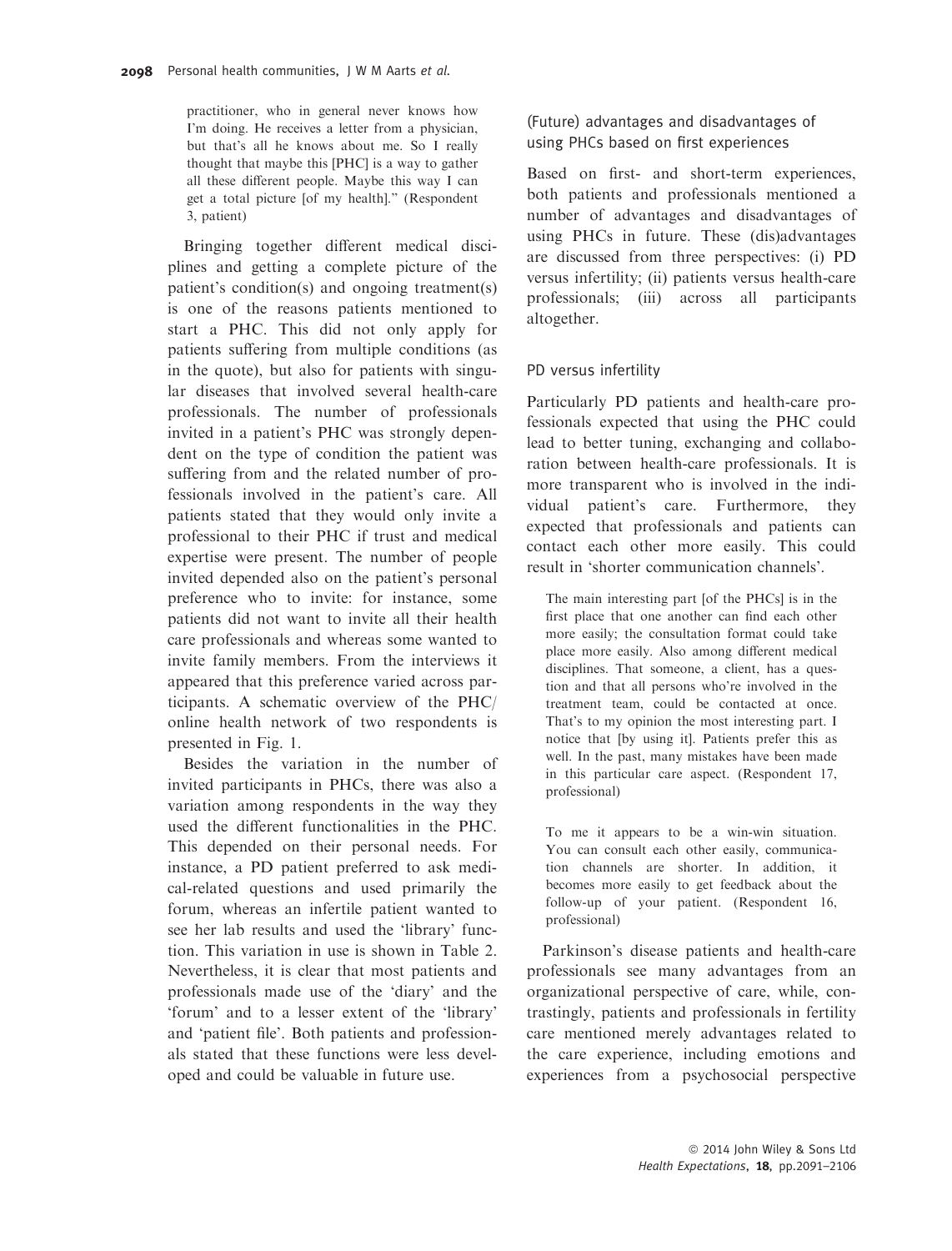

This patient was under fertility treatment at one IVF clinic. She had no other health problems. She appreciated the possibility to interact with a clinic's gynaecologist, her lead fertility physician and fertility specialist nurse for emotional support and tailored information provision.



This PD patient had many health-care professionals involved in his health: for PD, but also for other c-morbidities (cardiological, urological). He preferred to have them all in his PHC for several reasons. He appreciated the possibility to ask questions to his health care providers. He also expected some health-care professionals to interact with eachother about, for instance, interaction between medication he got prescribed. He preferred to have his son in his PHC, because his son, working in health-care, could advice him and keep track of everything happening in his PHC.

Figure 1 Two examples of PHC composition representing a patient's online health network.

(i.e. human factors). The latter group underlined that the PHC made health care more personalized. For instance, it improved the patient–physician relationship. Mostly, infertility respondents found it advantageous that patients could post a message to the medical team at any time of the day, also outside office hours, reducing stress.

The idea that at all times you find yourself in a secure [online] environment: at the moment that you need help, you're worrying about something,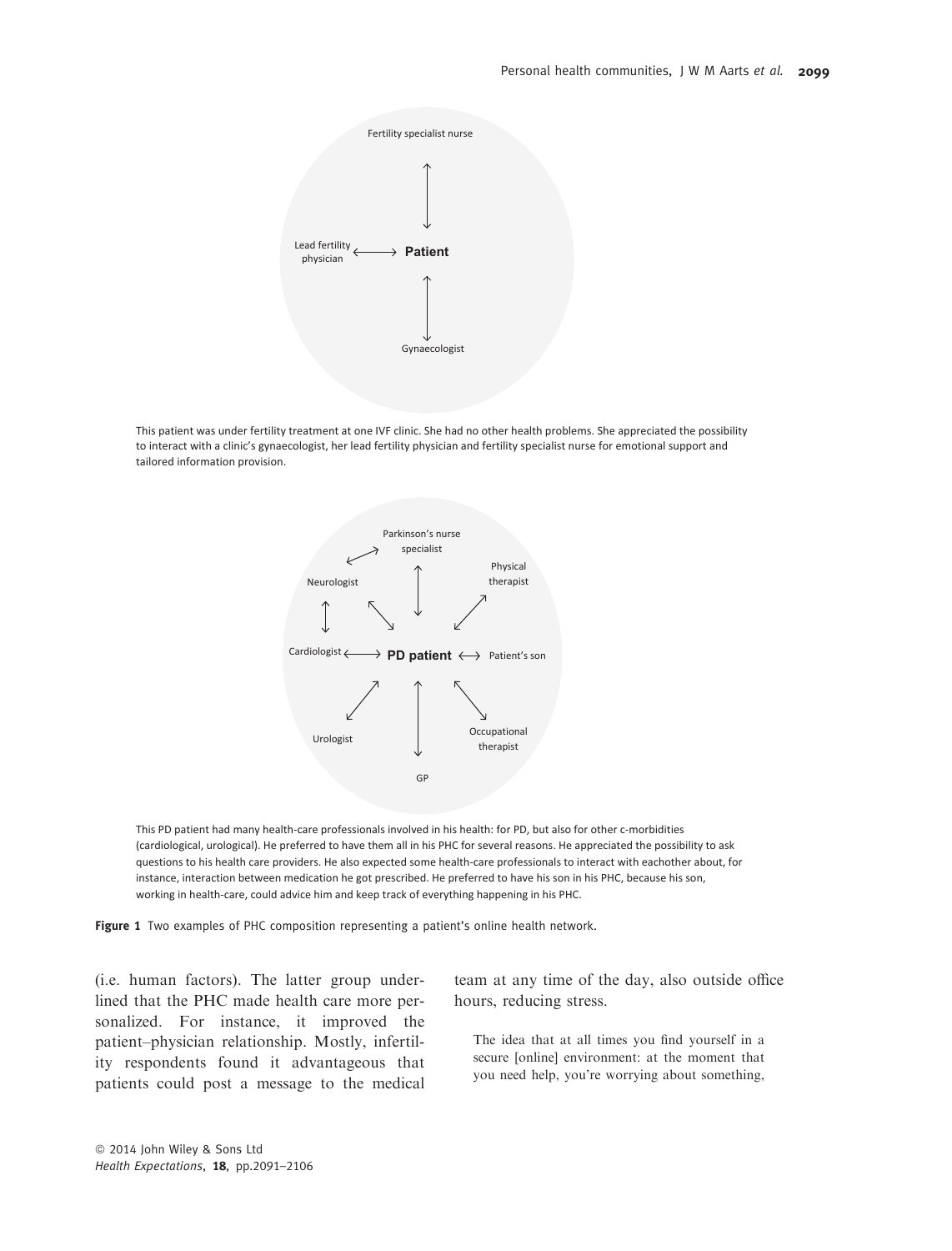|               | <b>PHC</b>        | Experience with PHC                         |                                             |                                            |                                                     |  |  |
|---------------|-------------------|---------------------------------------------|---------------------------------------------|--------------------------------------------|-----------------------------------------------------|--|--|
| Patients      | since*<br>(weeks) | Diary                                       | Forum                                       | Library                                    | Patient file                                        |  |  |
| 1             | 6                 | Description of course<br>of disease (facts) | Posted 1-5 questions                        | $(-)$                                      | $(-)$                                               |  |  |
| 2             | 8                 | Description of course<br>of disease (facts) | Posted 1-5 questions                        | $(-)$                                      | $(-)$                                               |  |  |
| 3             | 8                 | $\left( -\right)$                           | Posted 1-5 questions                        | Added test results                         | $(-)$                                               |  |  |
| 4             | 10                | 1-3 daily stories                           | Posted 1-5 questions                        | $\left( -\right)$                          | Added test results;<br>Added medication<br>overview |  |  |
| 5             | 10                | $(-)$                                       | Posted 1-5 questions                        | $(-)$                                      | $(-)$                                               |  |  |
| 6             | 8                 | 1-3 daily stories                           | Posted 1-5 questions                        | Added medication overview                  | $(-)$                                               |  |  |
| 7             | 2                 | $(-)$                                       | $\left( -\right)$                           | Added medication overview                  | $(-)$                                               |  |  |
| 8             | 4                 | 1-3 daily stories                           | $(-)$                                       | Added medication overview                  | $(\text{-})$                                        |  |  |
| 9             | 4                 | 1-3 daily stories                           | $(-)$                                       | Added medication overview                  | $(-)$                                               |  |  |
| 10            | $\overline{2}$    | $\left( -\right)$                           | $(-)$                                       | $(-)$                                      | $(-)$                                               |  |  |
| 11            | 4                 | Description of course<br>of disease (facts) | Posted 1-5 questions                        | Added medication overview                  | $(-)$                                               |  |  |
|               | PHC               | Experience with PHC                         |                                             |                                            |                                                     |  |  |
|               | since             |                                             |                                             |                                            |                                                     |  |  |
| Professionals | (weeks)           | Diary                                       | Forum                                       | Library                                    | Patient file                                        |  |  |
| 12            | 8                 | Posted reaction                             | Answered questions                          | $(-)$                                      | Added test results                                  |  |  |
| 13            | 5                 | Posted reaction                             | Posted 1-5 questions;<br>Answered questions | $(-)$                                      | $\left( -\right)$                                   |  |  |
| 14            | 2                 | $\left( -\right)$                           | $\left( -\right)$                           | $\left(\frac{1}{2}\right)$                 | $(-)$                                               |  |  |
| 15            | 8                 | Posted reaction                             | $(-)$                                       | $\left(\frac{1}{2}\right)$                 | $(-)$                                               |  |  |
| 16            | 8                 | Posted reaction                             | Posted 1-5 questions                        | $(-)$                                      | $\left( -\right)$                                   |  |  |
| 17            | 8                 | Posted reaction                             | Posted 1-5 questions                        | Added medication overview                  | $(-)$                                               |  |  |
| 18            | 3                 | $\left( -\right)$                           | $\left( -\right)$                           | Checked medication;<br>overview for errors | $\left( -\right)$                                   |  |  |

Table 2 Participants' use of and participation in the personal health community

(–) Indicates that the participant did not gained any experience with the particular function of the PHC.; \*at time of interview.

you encounter problems or if you have a comment about something. That you can always express these thoughts at any time, that's great. (Respondent 13, patient)

You can only contact the secretariat [of the hospital] between 9 and 10 a.m. or between 9 and 11 a.m. But then I lost some blood in the middle of the day. I stressed out and I could not phone the hospital, because you may only call in case of emergencies. This wasn't really an emergency but you're not feeling comfortable. I immediately placed a message in my PHC and I received a response from the doctor right away. I found that perfect. (Respondent 4, patient)

Participants from both conditions argued that the possibility of asking questions online 24 h per day contributed to the continuity of care. Also other PHCs components led to more continuous care flows, which will be discussed in the next paragraph.

#### Patients versus health-care professionals

By comparing the views of patients and health care professionals regarding the advantages and disadvantages of PHCs, it becomes clear that especially patients thought that healthcare professionals could stay more up to date about the situation and condition of their patient.

I want to invite my general practitioner, my physical therapist, my neurologist. That they all can have a look in my PHC to see how I'm doing. (Respondent 10, patient)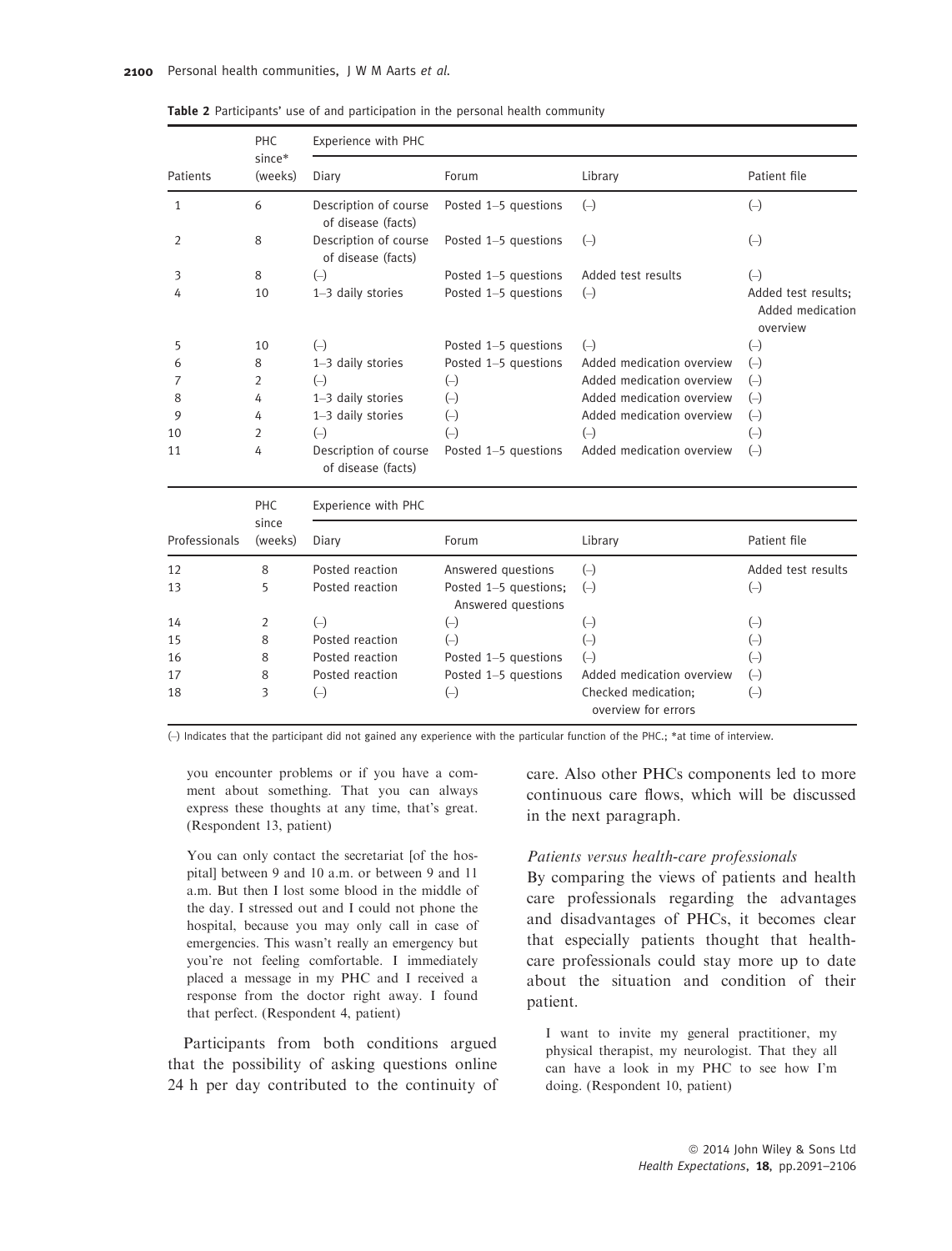Participation in a PHC provides health-care professionals with the possibility to follow the situation of their patient at a distance (e.g. occurrence of complications or in case of temporary treatment elsewhere). It contributed, according to patients, to continuity of care.

Additionally, patients indicated the possibility to ask specific questions online to their own health-care professionals about their own situation, as an advantage. This advantage could often not be met in public or general health forums, where everyone can read along and healthcare professionals answer merely in general terms. Also, through the different medical disciplines participating in the PHC, patients could easily have access to different views of conditions and treatments. According to the patients, this could result in (i) more complete information, which enables them to make an informed choice about their own health care and (ii) professionals could tune their views on medical advises to the views of others. This was partly agreed on among the participating professionals. In the current PHCs ,not much medical data was stored yet, which seemed a prerequisite to achieve the aforementioned advantages.

My fertility physician recommended to lose weight, while my internist gave me the advice to stop doing that, because of my stressful life at the moment, because I already have to monitor all these hormones and blood sugars. It would be great if both doctors could agree on the best strategy. In reality this seems often very difficult to establish. (Respondent 3, patient)

The possibility of asking questions to their own medical team online provided patients also with another advantage: They did not have to call or visit the hospital anymore for every question. The PHC offered the possibility to get a quick response on simple but urgent questions. This possibility gave patients much relief and (emotional) support.

In contrast to these more 'practical' advantages, primarily derived from patient interviews, health-care professionals put more emphasis on the impact of using PHCs on current health care with respect to the change of 'traditional' roles of their profession but also from patients.

For instance, they mentioned that they have to get used to patients 'owning' their own records. Another example is that by using PHCs, they have to take into account not only the physical condition, but to a larger extent also the mental condition. They mentioned that they are getting to know their patient in another way, which could result in a changing relationship between patients and the medical team.

The [relationship] changes enormously. If patients meet me, then they have a really special doctor in front of them and I think that the patient is also special to me. You see the patient from a different perspective, because you're continuously investing time in that person. In a 'normal' consultation it happens step wisely and you don't see your patients so often. And now [with the PHC] you could have contact almost every day and you could follow how the patient is doing from day to day. I think that the relationship with the medical team really changes. (Respondent 13, professional)

Both patients and professionals also mentioned disadvantages of using the PHC. Patients, for instance, do not want to be confronted with their condition all the time, which the PHC might bring about. For optimal use of the PHC, it asks for routine and discipline and patients are not sure whether they could fulfil this task. One patient was anxious that different views expressed in the PHC could make him insecure.

Professionals mentioned having much work pressure and using the PHC would come on top of that. As a prerequisite for the implementation, they suggested that more time should be scheduled for using the PHC next to their tasks.

Finally, particularly PD patients and professionals uttered their concerns about the technological difficulties of the PHC. Through these difficulties (e.g. size letter type, visual organization of website) the PHC is not accessible or user friendly to everyone.

## Other expectations of PHCs in future health care across all participants

All participants argued that – independent from the condition – a PHC could contribute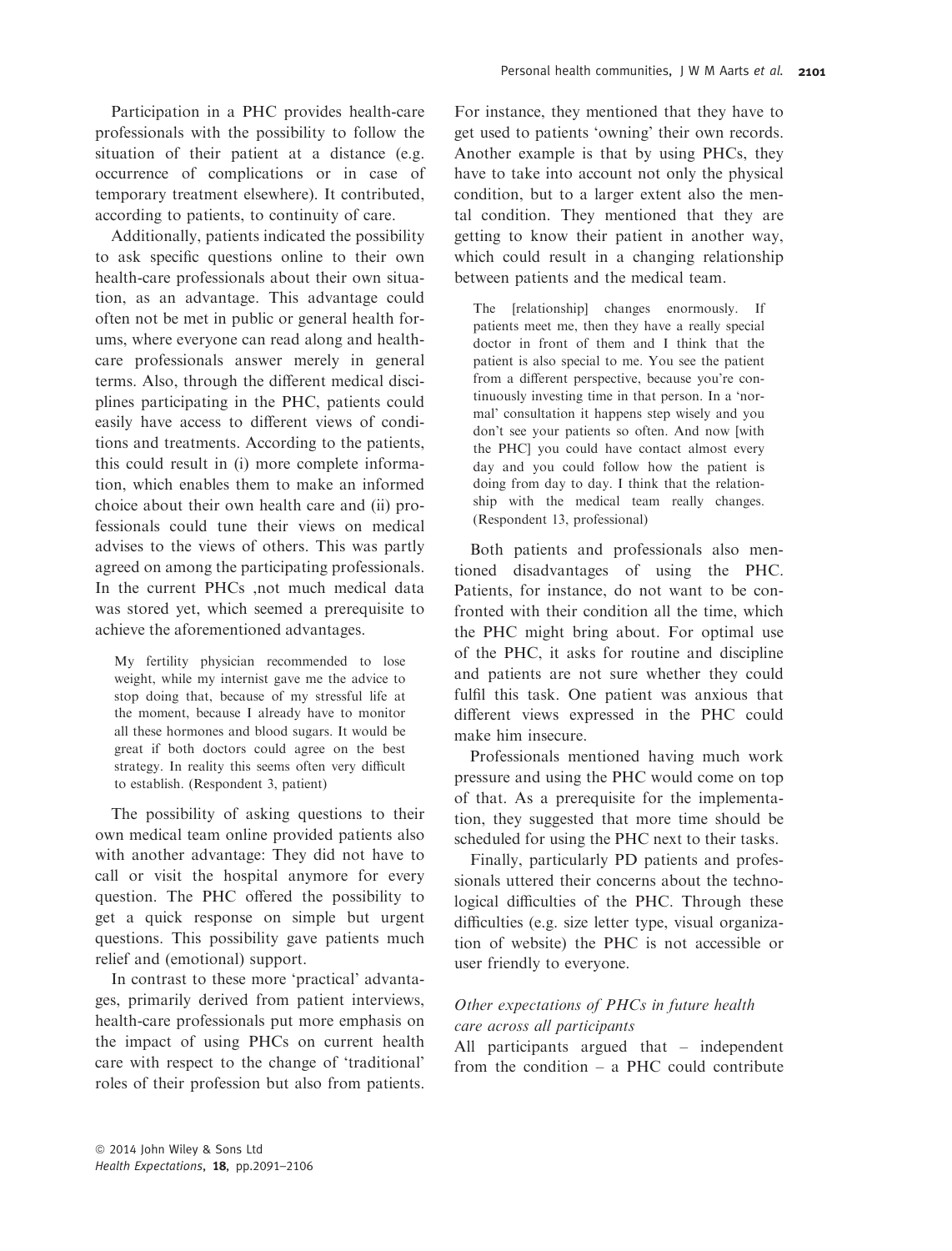to an increased patient's insight into his or her own health and health care.

I really like the idea that a patient gets much more insight into his own illness and in the way how different disciplines handle his disease. (Respondent 16, professional)

Yes, you receive information from different perspectives and you can get a quick answer in an easy way which makes your treatment better. You get more insight into your treatment. Particularly the number of health-care professionals (…). (Respondent 1, patient)

By using PHCs, patients get more involved into their own treatment and it increases the rate of active involvement of patients in their own health care. By asking questions and receiving (your own) medical information, the patient could be more in the lead.

That is also a little bit of autonomy; that you can see your own medical data. (Respondent 3, patient)

Furthermore, the respondents stated that it is beneficial that all information is collected and accessible for the patient and all relevant health-care professionals. This is, for instance, convenient when the patient forgets easily, has changed from health-care professional(s), wants to use it as a reference work, or wants to check if nothing has been forgotten.

It's such an emotional rollercoaster and we both are very busy working. I was like  $-$  by the way I'm not a diary person – we have to write things down that when our [fertility] treatment is not successful, we have a sort of script of the treatment cycles before. Maybe something went wrong and so on. (Respondent 4, patient)

Different views were given on the characteristics of patients who could benefit the most of PHCs when added to their usual care. Some said that it could be very convenient for autonomous patients who prefer to have the lead in their own care process, whereas others stated the opposite.

The transition of data and thinking along is maybe something a critical and autonomous patient would do more naturally. The PHC could support this. (Respondent 1, patient)

For those patients who are less involved, it's of course easier and less confronting to ask their questions in their PHC, than in a face-to-face encounter with their doctor. (Respondent 4, patient)

One PD patient mentioned that PHCs are beneficial for patients who are recently diagnosed with a condition, because they have many questions to ask. Contrastingly, other PD patients put forward that the PHC should be offered in a later phase of the condition, because in the beginning there is too much to deal with already. Other characteristics that were mentioned: PHCs are suitable (i) when a greater geographical distance exists between patient and physician, (ii) when a patient has a great number of health-care professionals, (iii) when a patient has a condition and follow-up of treatment is important (e.g. repetitive laboratory results), (iv) when patients have a health problem hard to talk about to others, (v) when patients have complex care, and (vi) when patients have co-morbidity. In short, a great variation of characteristics was repetitively mentioned. All participants agreed that computer and Internet skills are required for using the PHC adequately.

## **Discussion**

This study qualitatively evaluated the use of and first experiences with the PHC. Interviews with patients and health-care professionals showed that patients designed their PHC differently, suiting their own individual situation. It depended on the type of condition, the number of people involved in their care and their individual needs. The (potential) advantages outnumbered the disadvantages and related to both organizational aspects of care (e.g. better transition and continuity of care), and patient care experiences (e.g. more personal care, reducing stress). The PHC features and the aforementioned advantages could possibly be a facilitator for the societal need for more personalized care (the acknowledgement of the broader context of an individual patient and not only the disease) and active participation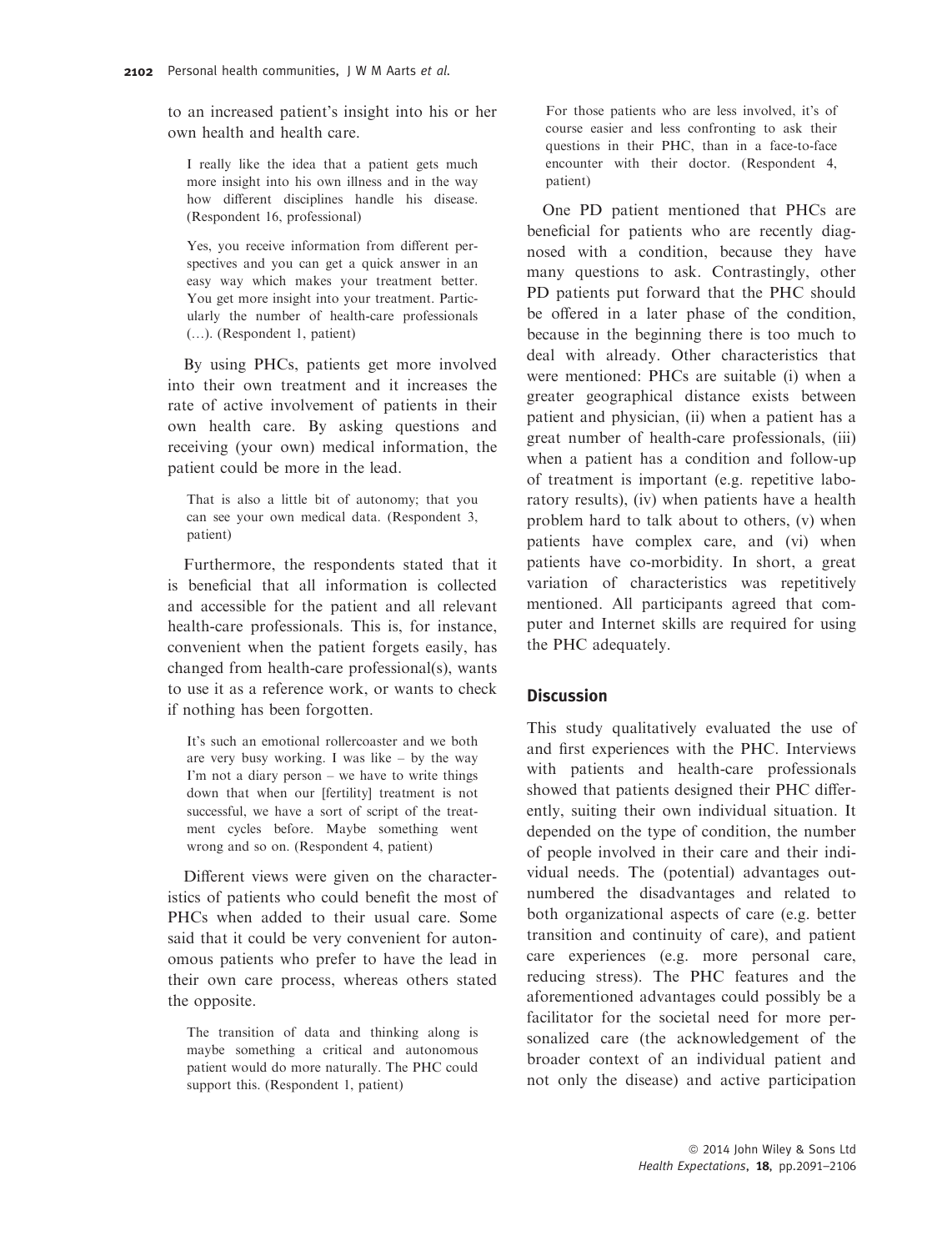of patients (in terms of self-management). $30$ This could, for instance, facilitate general practitioners or other health-care professionals in overseeing the complexity of their patients. The basis for this implication is threefold.

First, a PHC is person-specific. This is in contrast with PHRs, which are often bound to one specific disease/patient population (e.g. Diabetes, IVF patients). $31,32$  These are not suitable anymore when looking at the above-mentioned future health care perspectives. As the participants in this study underlined, the personal contexts of individual patients' lives and the web of relationships and interactions they have with the medical and social environment, ask for a more generic system, such as the PHC. In the PHC 'disease experts' (e.g. physicians) and 'personal context experts' (e.g. the patient, family) can be integrated. This integration could take place in the PHC. Hence, different types of patients could benefit from the PHC by using it in an individualized way; and hereby facilitating personalized care at the same time. This does not mean that only patients with chronic diseases or co-morbidity could benefit. Every individual person has an important broader personal context that goes beyond his or her medical condition. $33$  For instance, some of this study's women experiencing infertility did not suffer from another condition. However, because of the impact of their infertility, they appreciated the continued communication with their health care providers outside traditional face-to-face care.

Second, in many EHR and PHR projects no clear role and position of the patient was defined. $34$  In the PHC the patient is in the lead as he/she is the owner of the PHC and has access to and can manage (parts of) his/her medical records, anticipating more involvement in care. Based on our data, it seemed that patients felt to be more actively involved by using the PHC. In particular, this could account for patients who are not autonomous naturally. Carefully, our study suggests that the PHC could strengthen the participation in care from a variety of patients, but maybe particularly those who need some help. The professional participants in this

study indicated this change of the patient's role. Though, first the technological difficulties of the PHC need to be resolved.

Third, the PHC offers the possibility of both sharing medical data and communication between patient and health-care professionals. This combination was missing in other EHR and PHR systems.<sup>14</sup> Many participants in this study valued this possibility enhancing patient participation in deciding personal health choices. Also, professionals thought that it could improve the collaboration between different health care providers, reducing fragmentation of care. However, this feature was not fully exploited in this study. Not much data was stored yet in the PHCs. Systematically integrating medical data into the patient's PHC from the providers' electronic medical records could provide a solution for this.

#### Future research

As aforementioned, this study is based on short-term experiences of patients and healthcare professionals with PHCs. The Medical Research Council (MRC) developed a framework for the evaluation of complex interventions. This framework includes as a first step that identifying the potential consequences of a complex health service activity (such as the  $PHC$ <sup>35</sup> in a first pilot study can provide important information for future evaluations.  $36$ Hence, the current study could also be considered a first pilot study. To the best of our knowledge, this is the first paper to describe such a health care concept including its first evaluation in which we collected insight into the directions for future research. These directions consist, for instance, of (a) elaborating the research among a broader population (i.e. more respondents and involvement of more different conditions) to investigate long-term experiences and affirmation or rejection of results; (b) investigating if the potential organizational consequences for health care (e.g. improvement in continuity of care) and patients' care experiences result in an improvement of quality of care (in cost-effectiveness, safety etcetera); and (c) studying the implementation of the PHC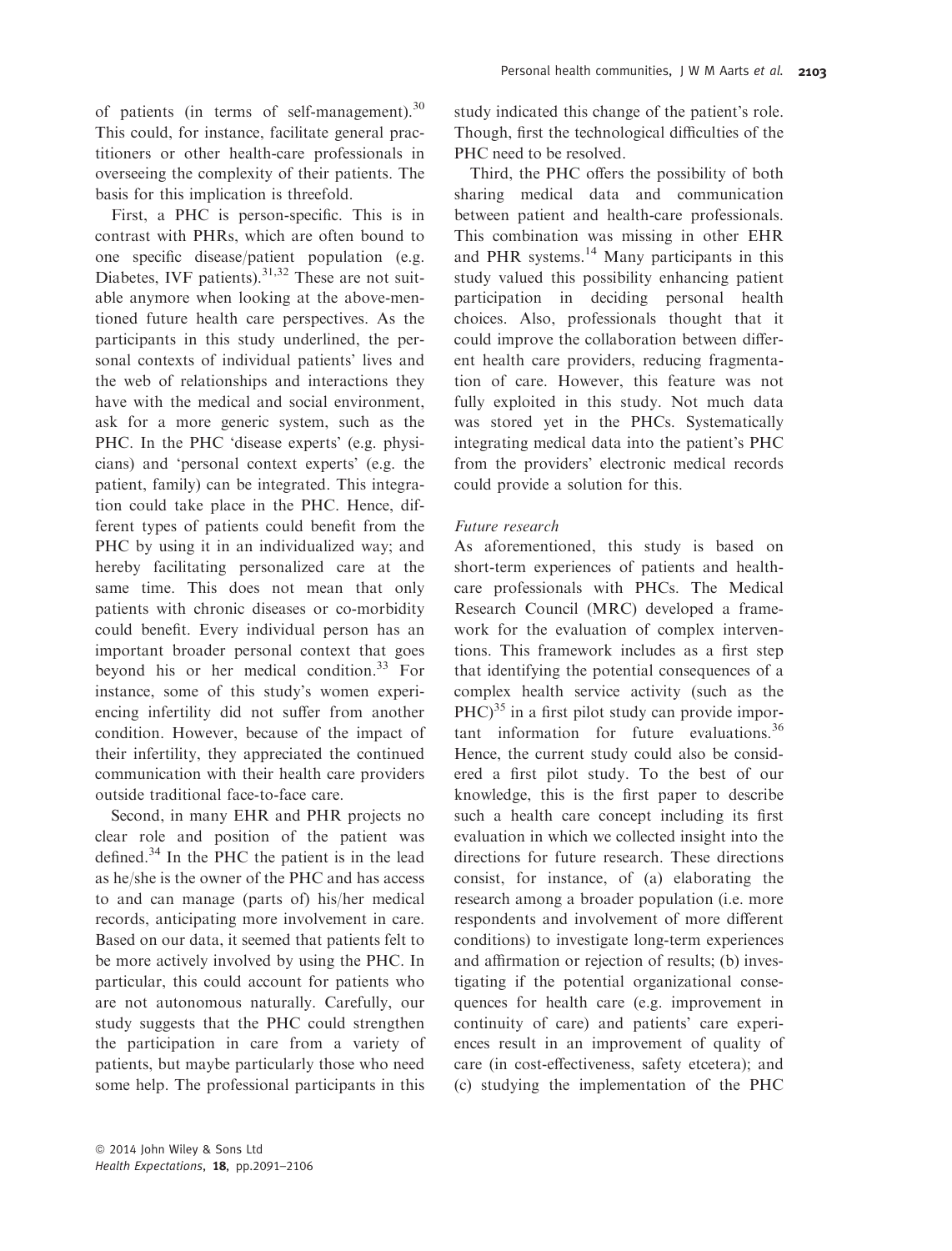into health care. Despite the promising future perspectives, an adequate implementation strategy is needed acknowledging all barriers, possibly hampering its future success. $14,15$ 

#### Limitations of the study

In our experience, the phenomenological qualitative approach was very useful for the exploration of meanings of experiences with the 'phenomenon' of the PHC. It provided indepth insight in patients' and professionals' views. Efforts were made to ensure the trustworthiness of the qualitative data. $36$  To enhance credibility, we performed investigator triangulation, $37$  reduced possible bias from the personal experiences of the interviewer, and selected carefully meaningful units. There are, however, three limitations related to participant selection and the number of respondents. First, for our study aims, we were dependent on selecting participants who had already gained some experience with a PHC. Given the nascent stage of the PHC, there is a possibility that these participants were typical 'early adopters' and might thus not be fully representative for the general population. However, as participants consisted of both patients and professionals from two types of conditions, we tried to minimize this bias. Second, some patients only just started using their PHC and did not have the time yet to explore all its possibilities. Their current view could thus change over time. Nevertheless, we found it also very valuable to explore participants' expectations based on these early experiences to get a grasp of what a PHC could contribute to future care. Third, qualitative research is often criticized for its sample size. The number of interview participants in this study may seem small, but this is not necessarily a shortcoming. As our study achieved data saturation within the patient group, the patient sample was sufficient in size and more interview participants would not have altered the results. The only shortcoming with respect to the sample size is the small number of different health-care professionals. Another potential limitation is that a few interviews were performed using Skype, which means that interviewer and participant were not in the same room. However, both sound and video were used during these interviews. Hence, both verbal and non-verbal communication could be 'recorded', which is one of the most essential elements of interviewing.

## Conclusion

Using PHCs in health care could lead to promising improvements in both the organization of care and care experience, according to the patients and health-care professionals involved in this study. They indicated that patients with different conditions (i.e. PD and infertility) and in different individual patient-related circumstances (e.g. different number of healthcare professionals involved, level of autonomy, stage of disease) could benefit from these improvements. The PHC seems to be an online tool that can be applied in a personalized way. When (technically) well facilitated, it could stimulate active involvement of patients in their own health and health care. It warrants further research to study its effect on concrete health outcomes.

## Acknowledgements

We want to thank all the interviewees for their time and provision of interesting and relevant data.

## Conflict of interest

No conflict of interests to declare.

## References

- 1 Corrigan JM, Donaldson MS, Kohn LT, Maguire SK, Pike KC. Crossing the quality chasm. In: National Academy of Sciences NaP (ed) A new Health System for the 21st Century. Washington, DC: Institute of Medicine, 2001; 2–5.
- 2 Wagner EH, Bennett SM, Austin BT, Greene SM, Schaefer JK, Vonkorff M. Finding common ground: patient-centeredness and evidence-based chronic illness care. Journal of Alternative and Complementary Medicine, 2005; 11(Suppl 1): S7–S15.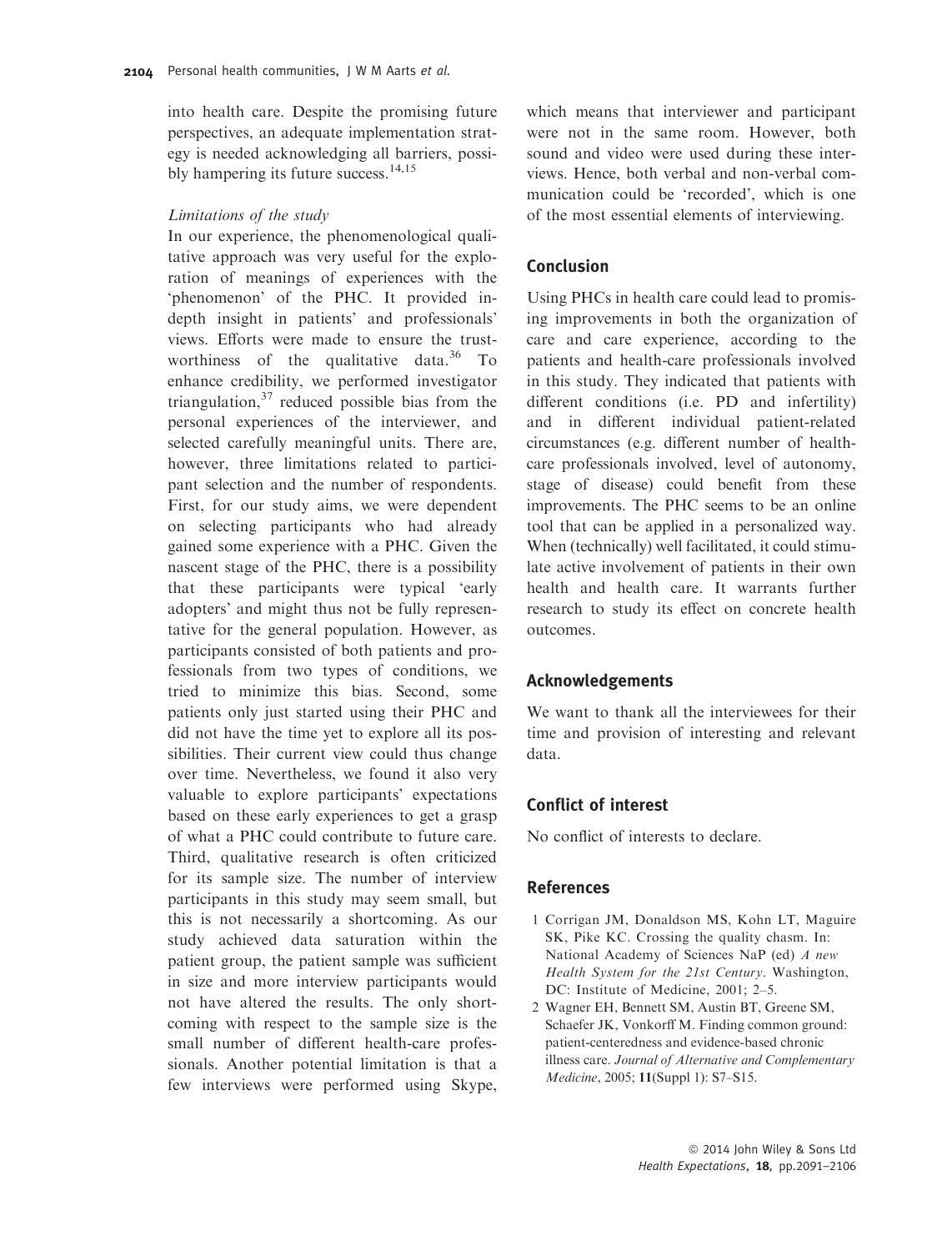- 3 Naik AD, Singh H. Electronic health records to coordinate decision making for complex patients: what can we learn from wiki? Medical Decision Making, 2010; 30: 722–731.
- 4 Richards T. Enlist the patients' help. BMJ, 2011; 343: d5827.
- 5 Greene J, Hibbard JH. Why does patient activation matter? An examination of the relationships between patient activation and health-related outcomes Journal of General Internal Medicine, 2012; 27: 520– 526.
- 6 Van de Bovenkamp HM. The Limits of Patient Power: Examining Active Citizenship in Dutch Health Care. Rotterdam: Erasmus University Rotterdam, 2010.
- 7 Tomes N. Patient empowerment and the dilemmas of late-modern medicalisation. Lancet, 2007; 369: 698–700.
- 8 Kremer JA, Van Der Eijk M, Aarts JW, Bloem BR. The individual formerly known as patient, TIFKAP. Minerva Medica, 2011; 102: 505.
- 9 Nijkrake MJ, Keus SH, Kalf JG et al. Allied health care interventions and complementary therapies in Parkinson's disease. Parkinsonism & Related Disorders, 2007; 13(Suppl 3): S488–S494.
- 10 Frosch DL, Elwyn G. I believe, therefore I do. Journal of General Internal Medicine, 2011; 26: 2–4.
- 11 Hibbard JH, Mahoney ER, Stock R, Tusler M. Do increases in patient activation result in improved self-management behaviors? Health Services Research, 2007; 42: 1443–1463.
- 12 Van de Bovenkamp HM, Zuiderent-Jerak T. An empirical study of patient participation in guideline development: exploring the potential for articulating patient knowledge in evidence-based epistemic settings. Health Expectations, 2013. doi: 10.1111/ hex.12067. [Epub ahead of print].
- 13 Archer N, Fevrier-Thomas U, Lokker C, McKibbon KA, Straus SE. Personal health records: a scoping review. Journal of the American Medical Informatics Association, 2011; 18: 515–522.
- 14 Greenhalgh T, Wood GW, Bratan T, Stramer K, Hinder S. Patients' attitudes to the summary care record and HealthSpace: qualitative study. BMJ, 2008; 336: 1290–1295.
- 15 Sheikh A, Cornford T, Barber N et al. Implementation and adoption of nationwide electronic health records in secondary care in England: final qualitative results from prospective national evaluation in "early adopter" hospitals. BMJ, 2011; 343: d6054.
- 16 Zulman DM, Nazi KM, Turvey CL, Wagner TH, Woods SS, An LC. patient interest in sharing personal health record information: a web-based survey. Annals of Internal Medicine, 2011; 155: 805-810.
- 17 Wicks P, Massagli M, Frost J et al. Sharing health data for better outcomes on PatientsLikeMe. Journal of Medical Internet Research, 2010; 12: e19.
- 18 Greenhalgh T, Stramer K, Bratan T, Byrne E, Mohammad Y, Russell J. Introduction of shared electronic records: multi-site case study using diffusion of innovation theory. BMJ, 2008; 337: a1786.
- 19 Shachak A, Jadad AR. Electronic health records in the age of social networks and global telecommunications. JAMA, 2010; 303: 452–453.
- 20 Pope C, Ziebland S, Mays N. Qualitative research in health care. Analysing qualitative data. BMJ, 2000; 320: 114–116.
- 21 Giorgi A. The phenomenological movement and research in the human sciences. Nursing Science Quarterly, 2005; 18: 75–82.
- 22 Toscano SE, Montgomery RM. The lived experience of women pregnant (including preconception) post in vitro fertilization through the lens of virtual communities. Health Care for Women International, 2009; 30: 1014–1036.
- 23 Starks H, Trinidad SB. Choose your method: a comparison of phenomenology, discourse analysis, and grounded theory. Qualitative Health Research, 2007; 17: 1372–1380.
- 24 Reeves S, Albert M, Kuper A, Hodges BD. Why use theories in qualitative research? BMJ, 2008; 337: a949.
- 25 Verhaak CM, Smeenk JM, Evers AW, Kremer JA, Kraaimaat FW, Braat DD. Women's emotional adjustment to IVF: a systematic review of 25 years of research. Human Reproduction Update, 2007; 13: 27–36.
- 26 Schmidt L. Psychosocial burden of infertility and assisted reproduction. Lancet, 2006; 367: 379–380.
- 27 Langston JW. The Parkinson's complex: parkinsonism is just the tip of the iceberg. Annals of Neurology, 2006; 59: 591–596.
- 28 Gibbs L, Kealy M, Willis K, Green J, Welch N, Daly J. What have sampling and data collection got to do with good qualitative research? Australian and New Zealand Journal of Public Health, 2007; 31: 540–544.
- 29 Hycner RH. Some guidelines for the phenomenological analysis of interview data. Human Studies, 1985; 8: 279–303.
- 30 Olsson L, Jakobson Ung E, Swedberg K, Ekman I. Efficacy of patient-centred care as an intervention in controlled trials - a systematic review. Journal of Clinical Nursing, 2013; 22: 456–465.
- 31 Osborn CY, Mayberry LS, Mulvaney SA, Hess R. Patient web portals to improve diabetes outcomes: a systematic review. Current Diabetes Reports, 2010; 10: 422–435.